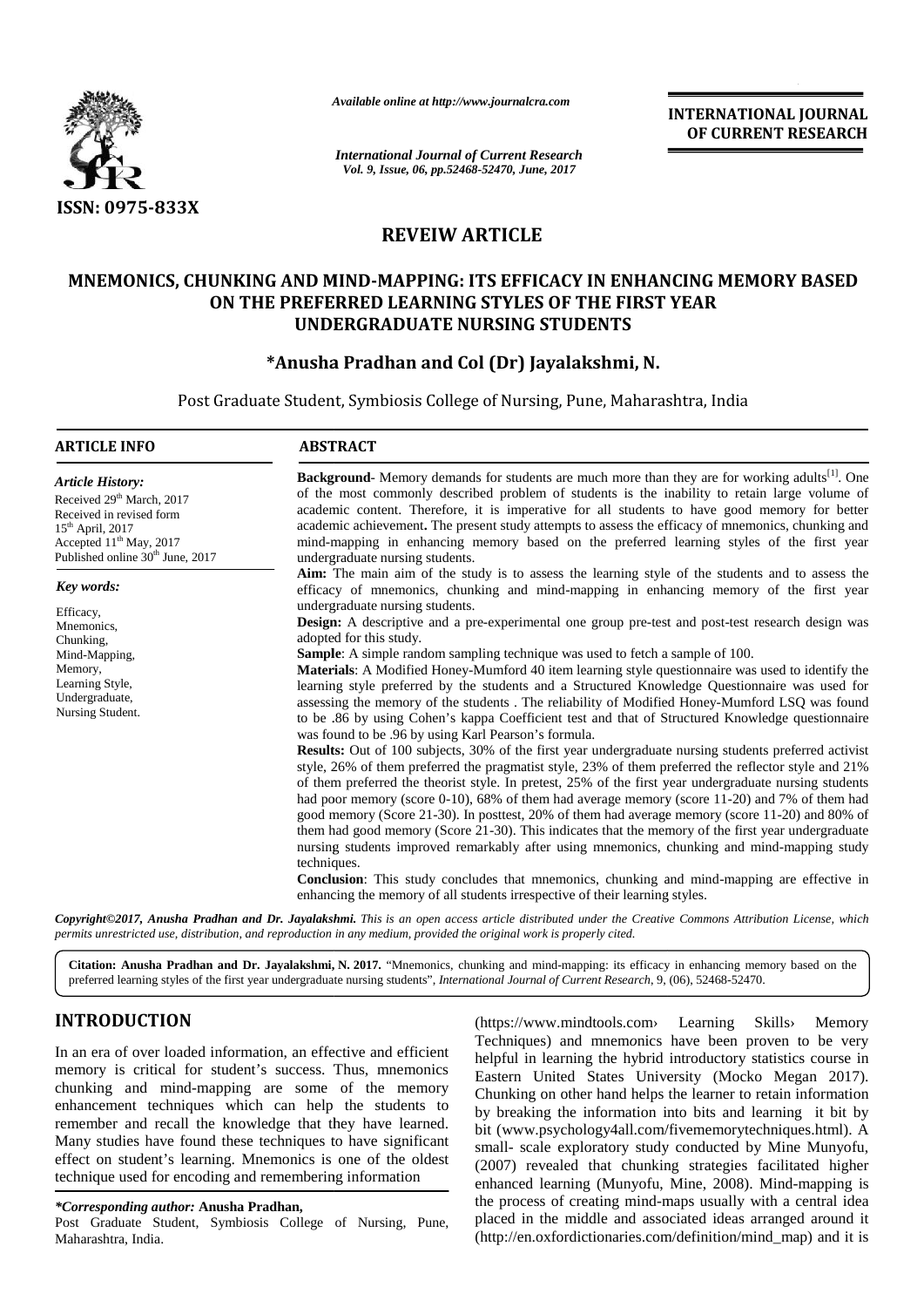said to have a positive effect on teaching and learning (Ying Liu 2014).

**Problem Statement**: "A study to assess the efficacy of mnemonics, chunking and mind-mapping in enhancing memory based on the preferred learning styles of the first year undergraduate nursing students studying in the selected nursing colleges of Pune city"

**Objectives:** This study was conducted with the main purpose to assess the learning style preferred by the first year under graduate nursing students and to determine the efficacy of mnemonics, chunking and mind-mapping in enhancing memory.

## **MATERIAL AND METHODS**

A descriptive and Pre-experimental research design was selected for this study. Under the Pre-experimental research design one-group pretest and post test design was adopted. Further, Probability simple random sampling techniques was used to grab a sample of 100. The participants of this study comprised of first year undergraduate nursing students studying at Symbiosis College of Nursing, St. Andrews College of Nursing and Temi Grant Institute of Nursing Education, Pune, who had attended lectures on Nervous System from their respective teachers. On day one of the study a Modified Honey-Mumford Learning Style 40 item Questionnaire was used to assess the preferred learning styles of the students and the students were categorized into the four types of learners such as Activists, Reflector, Theorist and Pragmatist depending on their maximum score on any of these four quadrant of learners. On day two, the students memory on nervous system was assessed using a 30 item structured knowledge questionnaire based on nervous system. On the third day the students were taught nervous System using mnemonics, chunking and mind-maps study techniques and after seven days posttest was conducted.

**Major Findings:** 100 subjects participated in this study, out of which 20 subjects were male and the rest 80 subjects were female. The findings of this study can be best described under two headings: Preferred Learning Styles of the students and Effectiveness of Mnemonics, Chunking and Mind-mapping in enhancing memory of the first year undergraduate nursing students.

**Preferred Learning Styles of the students**: Analysis revealed that out of 100 subjects, 30% of the first year undergraduate nursing students preferred activist style, 26% of them preferred the pragmatist style, 23% of them preferred the reflector style and 21% of them preferred the theorist style (Table 1).

**Effectiveness of Mnemonics, Chunking and Mind-mapping in enhancing memory:** As mentioned earlier a structured knowledge questionnaire was used to assess the memory of the first year undergraduate nursing students and the findings of which revealed that in pretest, 25% of the first year undergraduate nursing students had poor memory (score 0-10), 68% of them had average memory (score 11-20) and 7% of them had good memory (Score 21-30). In posttest, 20% of them had average memory (score 11-20) and 80% of them had good memory (Score 21-30). This indicates that the memory of the first year undergraduate nursing students improved remarkably after using mnemonics, chunking and mindmapping study technique (Figure 1). Further, this study also proved that mnemonics, chunking and mind-mapping was effective in enhancing the memory on all types of learners (Figure 2)

**Table 1. Frequency Distribution Of Students' Learning Style**

| Learning style | Freq | %   |
|----------------|------|-----|
| Activist       | 30   | 30% |
| Pragmatist     | 26   | 26% |
| Reflector      | 23   | 23% |
| Theorist       | 21   | 21% |
|                |      |     |



**Figure 1. Distribution of Pre-test and Post-test Memory Score**



**Figure 2. Distribution of Pre-test and Post-test Average Memory Scores based on the Learning Style**

## **Conclusion**

This study concludes that students can have preference for different types of learning styles and memory enhancement techniques such as mnemonics, chunking and mind-mapping irrespective of the learning styles preferred by the students are helpful in enhancing their memory thus assisting them to have better academic achievements. Keeping in view the significance of study techniques such as mnemonics, chunking and mind-mapping in enhancing students's memory, every institution should encourage their pupils to adopt such memory enhancement techniques to make their learning easier, better and effective in the long run.

## **Acknowledgement**

I would like to express my heartfelt gratitude to my guide Col. Dr. Jayalakshmi N, Professor, Symbiosis College of Nursing, without whose continous guidance and support this study